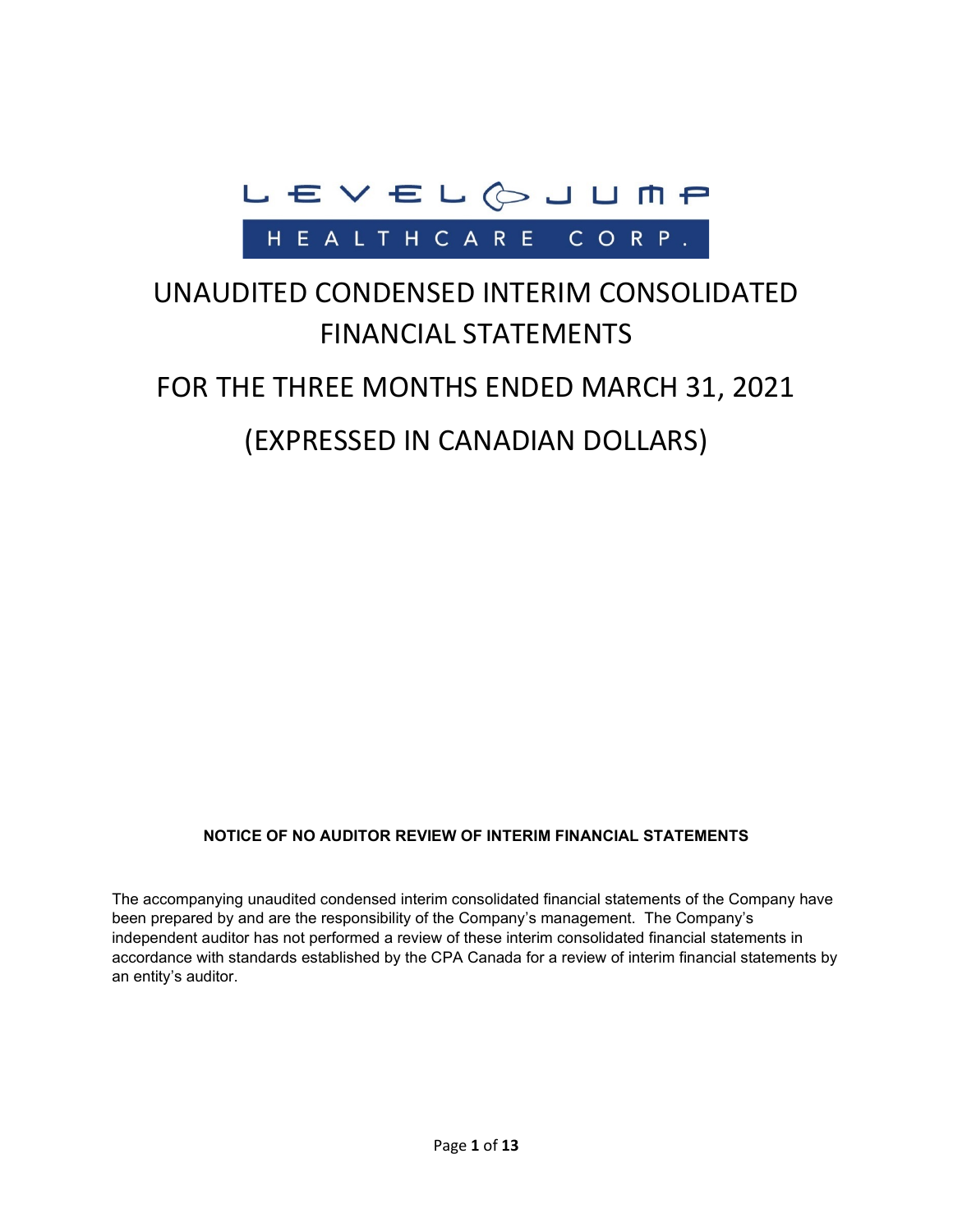Leveljump Healthcare Corp. Unaudited Condensed Interim Consolidated Statement of Income (Loss) and Comprehensive Income (Loss)

(Expressed in Canadian Dollars)

| As at                                                          | 31-Mar-21            |    | 31-Dec-20      |
|----------------------------------------------------------------|----------------------|----|----------------|
| <b>Assets</b>                                                  |                      |    |                |
| <b>Current Assets</b>                                          |                      |    |                |
| Cash and Cash Equivalents                                      | \$<br>604,791        | \$ | 905,546        |
| Accounts receivable (Note 4)                                   | 596,184              |    | 562,099        |
| <b>HST</b> receivable                                          | 93,296               |    | 83,018         |
| Prepaid expenses and deposits                                  | 203,523              |    | 366,028        |
| <b>Total Current Assets</b>                                    | 1,497,794            |    | 1,916,692      |
| Right-of-use-assets (Note 5)                                   | 42,524               |    | 50,707         |
| <b>Total Assets</b>                                            | \$1,540,318          |    | \$1,967,399    |
|                                                                |                      |    |                |
| <b>Liabilities</b>                                             |                      |    |                |
| <b>Current Liabilities</b>                                     |                      |    |                |
| Accounts payable and accrued liabilities (Note 6)              | 888,682              |    | 1,006,949      |
| Current portion of lease liabilities (Note 8)                  | 45,116               |    | 34,436         |
| Due to director                                                | 336,150              |    | 340,114        |
| Due to related party                                           |                      |    | 49,063         |
| <b>Total Current Liabilities</b>                               | 1,269,947            |    | 1,430,562      |
| <b>Non-Current liabilities</b>                                 |                      |    |                |
| Lease liabilities (Note 8)                                     | 7,958                |    | 26,585         |
| <b>Statute Barred Liabilities</b>                              | 123,152              |    | 123,152        |
| Long term-debt (Note 7)                                        | 60,000               |    | 60,000         |
| <b>Total Non-Current liabilities</b>                           | 191,110              |    | 209,737        |
| <b>Total Liabilities</b>                                       | 1,461,057            |    | 1,640,299      |
| <b>Shareholders' Equity (Deficiency)</b>                       |                      |    |                |
| Common share capital (Note 9)                                  | 11,049,422           |    | 10,981,422     |
| <b>Contributed Surplus</b>                                     | 2,151,011            |    | 1,758,253      |
| Retained earnings                                              | \$<br>(13, 121, 172) | Ş. | (12, 412, 575) |
| <b>Total Shareholders' Equity (Deficiency)</b>                 | 79,261               |    | 327,100        |
| <b>Total Liabilities and Shareholders' Equity (Deficiency)</b> | \$<br>1,540,318      | \$ | 1,967,399      |

The accompanying notes are an integral part of these consolidated financial statements.

Nature of operations and going concern (Note 1) Subsequent events (Note 16)

Approved on behalf of the Board:

(Signed) "Robert Landau" Director

(Signed) "Mitch Geisler" Director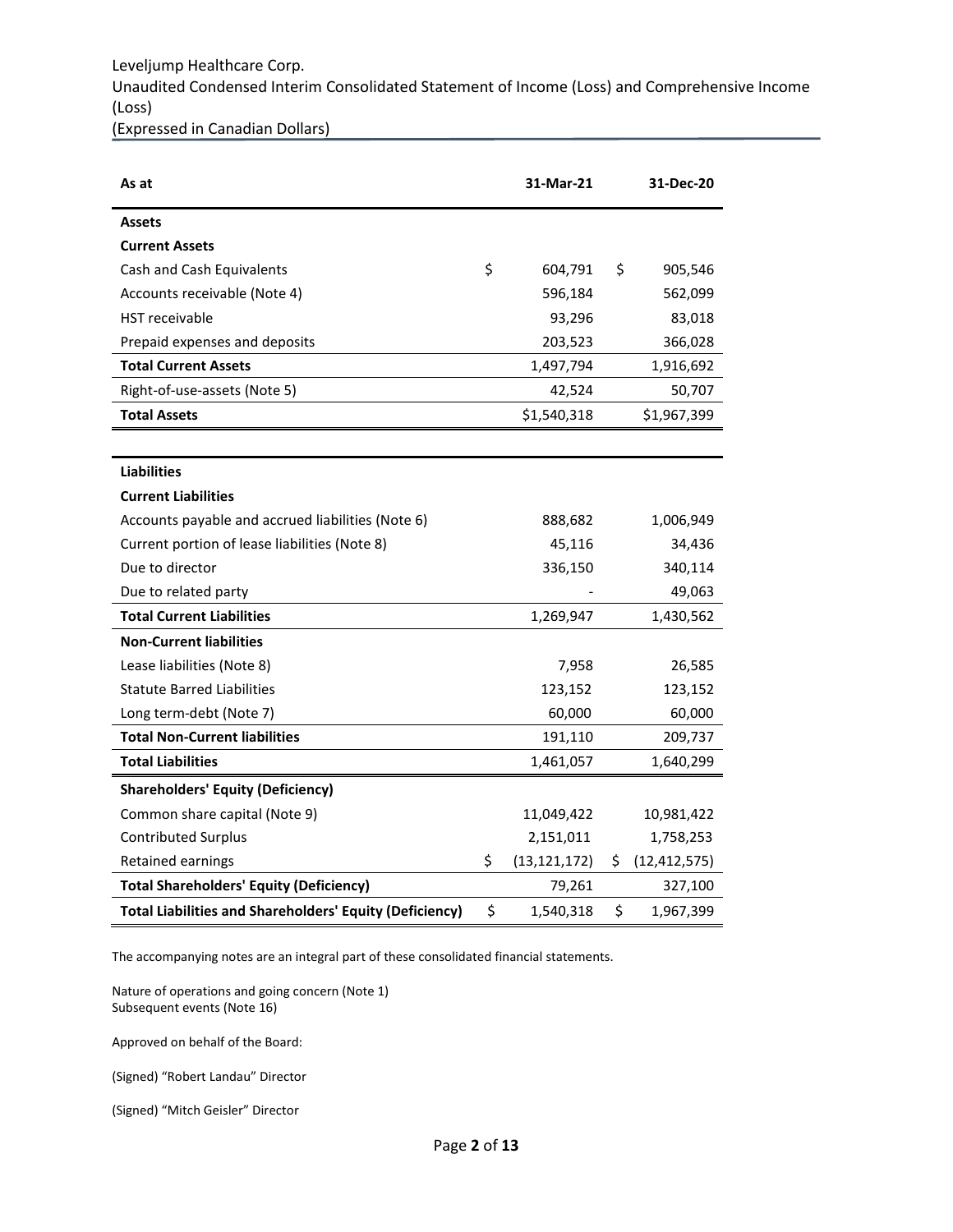| For the three months ended March 31,                           | 2021             | 2020        |
|----------------------------------------------------------------|------------------|-------------|
| <b>Revenues</b>                                                |                  |             |
| Teleradiology                                                  | \$<br>1,536,531  | \$1,252,363 |
| Admin and other                                                | 24,190           | 31,503      |
| <b>Total Revenue</b>                                           | 1,560,720        | 1,283,866   |
| <b>Cost of Sales</b>                                           |                  |             |
| Reading fees                                                   | 1,211,502        | 1,000,785   |
| Medical imaging software                                       | 26,728           | 16,620      |
| Internet connectivity                                          | 3,687            | 3,963       |
| Medical director expenses                                      | 12,850           | 10,890      |
| <b>Total Cost of Sales</b>                                     | 1,254,766        | 1,032,257   |
| <b>Gross Profit</b>                                            | 305,955          | 251,608     |
| <b>Expenses</b>                                                |                  |             |
| <b>Stock Based Compensation</b>                                | 392,758          |             |
| Salaries and wages (Note 13)                                   | 279,714          | 105,216     |
| <b>Advertising and Marketing</b>                               | 175,257          |             |
| <b>Professional fees</b>                                       | 95,495           | 13,845      |
| General and administrative                                     | 33,917           | 15,325      |
| Insurance                                                      | 22,458           | 5,125       |
| Depreciation and amortization                                  | 8,183            | 8,183       |
| Premises rental                                                | 2,811            | 2,291       |
| <b>Total Operating Expenses</b>                                | 1,010,591        | 149,984     |
| Net profit (loss) before interest and undernoted items         | (704, 636)       | 101,624     |
| <b>Other Expenses</b>                                          |                  |             |
| Royalty expense (Note 14)                                      |                  | 32,804      |
| Finance costs                                                  | 3,333            | 18,673      |
| <b>Other Miscellaneous Expenses</b>                            | 628              |             |
| Foreign exchange loss                                          |                  | 1,080       |
| Net Income/(Loss) and Comprehensive Income/(Loss)              | \$<br>(708, 597) | 49,067      |
| Basic and diluted net comprehensive income (loss) per share    | \$<br>(0.02)     | \$ (306.67) |
| Weighted average common shares outstanding - basic and diluted |                  |             |
| (Note 15)                                                      | 40,539,003       | 160         |

The accompanying notes are an integral part of these consolidated financial statements.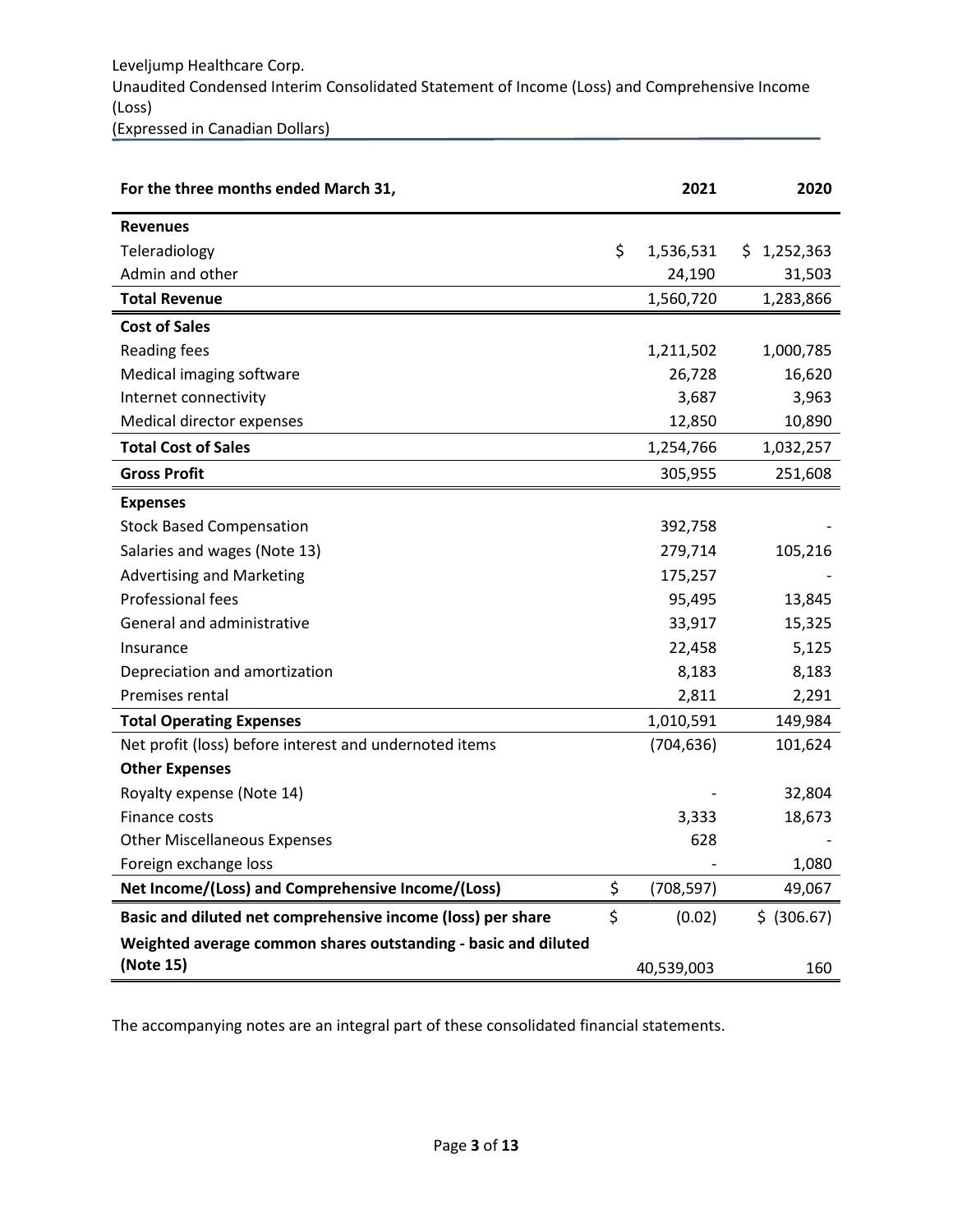| For the three months ended March 31,                | 2021             |     | 2020      |
|-----------------------------------------------------|------------------|-----|-----------|
| <b>Operating activities</b>                         |                  |     |           |
| Comprehensive income (loss)                         | \$<br>(708, 597) | -\$ | 49,067    |
| Adjustments for:                                    |                  |     |           |
| Depreciation and amortization                       | 8,183            |     | 8,183     |
| Stock based compensation                            | 392,758          |     |           |
|                                                     |                  |     |           |
| Changes in non-cash working capital items           |                  |     |           |
| Accounts receivable                                 | (37, 634)        |     | 39,778    |
| HST receivable/payable                              | (10, 278)        |     | 2,828     |
| Prepaid expenses and deposits                       | 162,505          |     | 5,000     |
| Accounts payable and accrued liabilities            | 41,781           |     | (61, 572) |
| Net cash (used in) provided by operating activities | \$<br>(151, 283) | \$  | 43,283    |
|                                                     |                  |     |           |
| <b>Financing Activities</b>                         |                  |     |           |
| Lease payments                                      | (7, 946)         |     | (6, 231)  |
| Interest on debt                                    |                  |     | (18, 491) |
| Proceeds from exercise of options and warrants      | 30,500           |     |           |
| Advances to directors                               | (122, 963)       |     | 11,520    |
| Advances to related party                           | (49,063)         |     | (39, 320) |
| Net cash provided by (used in) financing activities | \$<br>(149,473)  | \$  | (52,523)  |
| Increase/(Decrease) in cash                         | (300, 755)       |     | (9, 239)  |
| Cash (Bank Overdraft), beginning of year            | \$<br>905,546    | \$  | (2, 103)  |
| Cash (Bank Overdraft), end of year                  | \$<br>604,791    | \$  | (11, 343) |

The accompanying notes are an integral part of these consolidated financial statements.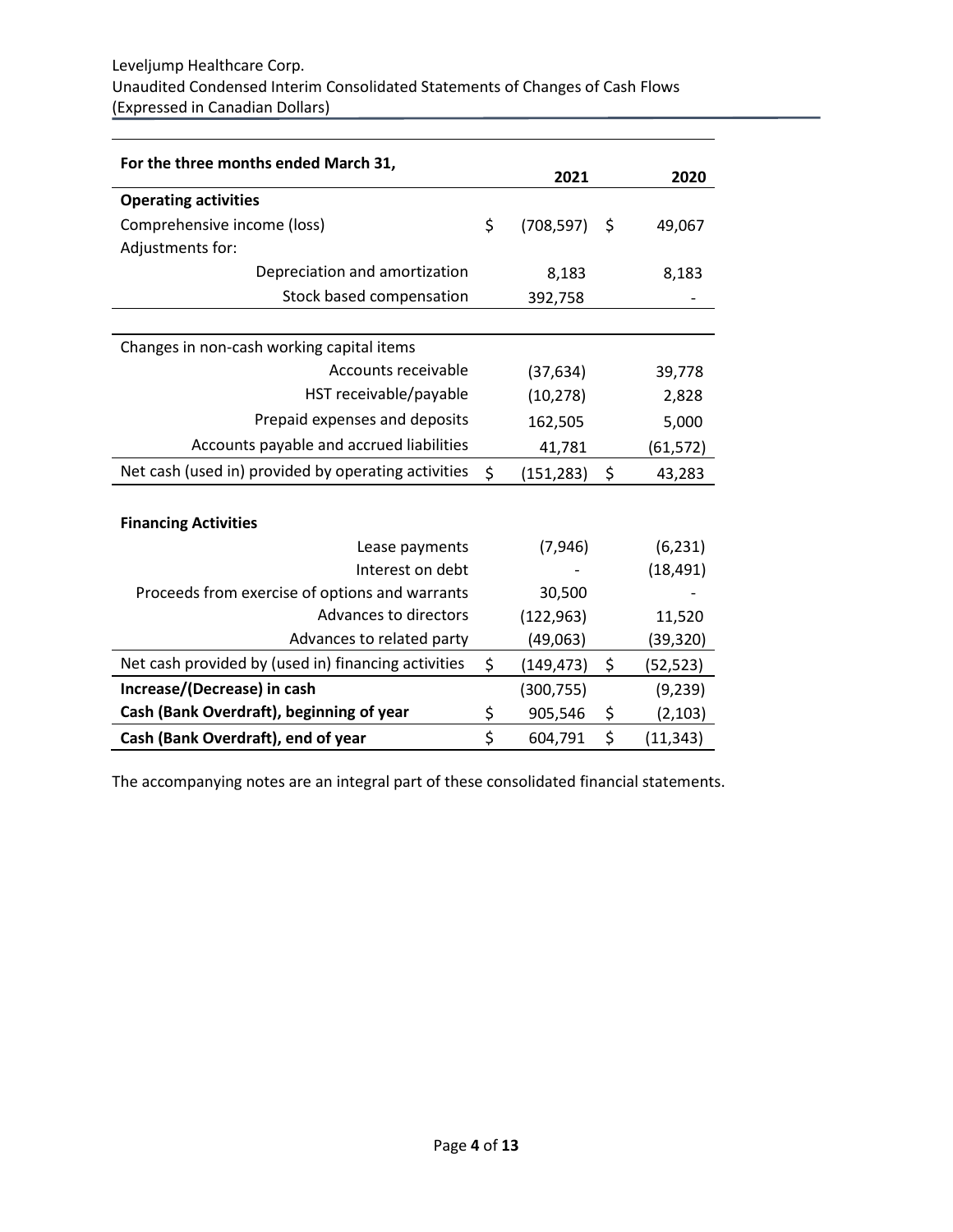#### Leveljump Healthcare Corp. Unaudited Condensed Interim Consolidated Statements of Changes in Equity (Expressed in Canadian Dollars)

|                                                              | <b>Common Share Capital</b>          |               |                               |                  |    |                                     |
|--------------------------------------------------------------|--------------------------------------|---------------|-------------------------------|------------------|----|-------------------------------------|
|                                                              | <b>Number of</b><br>common<br>shares | <b>Amount</b> | Contributed<br><b>Surplus</b> | <b>Deficit</b>   |    | <b>Total Equity</b><br>(Deficiency) |
| Balance, December 31, 2019                                   | 160                                  | \$130,669     | \$                            | Ś.<br>(849, 533) | Ŝ. | (718, 864)                          |
| Common shares and warrants issued for cash (Note 11)         | 8,700,511                            | 2,679,758     | 1,235,472                     |                  |    | 3,915,230                           |
| Common shares and warrants issued pursuant to royalty buyout | 1,111,111                            | 342,222       | 157,778                       |                  |    | 500,000                             |
| Share issuance costs                                         |                                      | (471, 527)    |                               |                  |    | $-471,527$                          |
| Issuance of shares, warrants and options on RTO transaction  | 30,302,618                           | 8,400,700     | 84,500                        |                  |    | 8,485,200                           |
| Shares and warrants issued to agents                         | 250,000                              | 77,000        | 35,500                        |                  |    | 112,500                             |
| Fair value of broker options issued to agents                |                                      | (177, 400)    | 177,400                       |                  |    |                                     |
| Stock-based compensation                                     |                                      |               | 67,603                        |                  |    | 67,603                              |
| Net loss for the year                                        |                                      |               |                               | (11, 563, 042)   |    | (11, 563, 042)                      |
| Balance, December 31, 2020                                   | 40,364,400                           | \$10,981,422  | \$1,758,253                   | \$(12, 412, 575) | \$ | 327,100                             |
| Common shares issued                                         | 294,444                              | 68,000        |                               |                  |    | 68,000                              |
| Stock-based compensation                                     |                                      |               | 392,758                       |                  |    | 392,758                             |
| Net loss for the quarter                                     |                                      |               |                               | (708, 597)       |    | (708, 597)                          |
| Balance, March 31, 2021                                      | 40,658,844                           | \$11,049,422  | \$2,151,011                   | \$(13, 121, 172) | \$ | 79,261                              |

The accompanying notes to the consolidated financial statements are an integral part of these statements.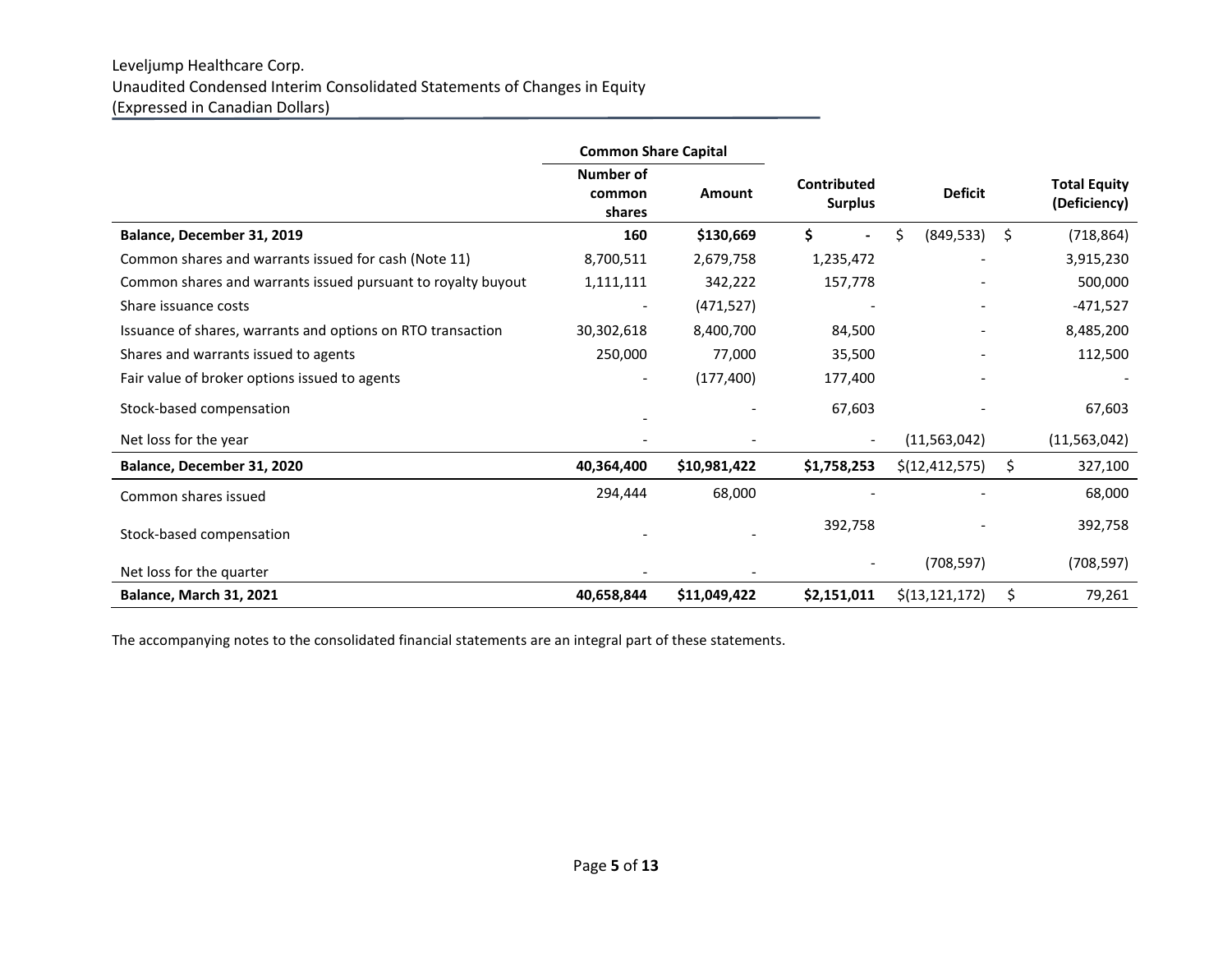## **1.** Nature of Operations and Going Concern

Leveljump Healthcare Corp. was incorporated as Good2Go2 Corp., ("G2G2") under the Canada Business Corporations Act on March 21, 2019 ("Jump" or the "Company").

The Company was classified as a Capital Pool Corporation, as defined in Policy 2.4 of the TSX Venture Exchange (the "Exchange"). The principal business of the Company was the identification and evaluation of assets or businesses with a view to completing a Qualifying Transaction ("QT").

On July 15, 2020, the Company incorporated a wholly owned subsidiary, 12199483 Canada Inc., under the Canada Business Corporations Act, for the purpose of completing its QT with Canadian Teleradiology Services, Inc. ("CTS").

On December 7, 2020, the Company closed its QT involving CTS wherein the Company acquired 100% of the issued and outstanding shares of CTS and began trading on the Exchange under the Symbol "JUMP". These consolidated financial statements reflect the continuation of the financial position, operating results and cash flows of the Company's legal subsidiary, CTS (see Reverse Take-Over Note 5).

The Company's principal business activity is providing teleradiology services. Teleradiology is the process of providing remote off site reading of radiology scans such as CT, MRI, US, and X-ray. Hospital staff scan their emergency room patients, then page the Company's radiologist on call, who can then remotely view, via secured server, the images and diagnose the patient and provide a report back to the hospital.

The Company's head office and registered office is located at 85 Scarsdale Road, Suite 304, Toronto, Ontario, M3B 2R2.

In March 2020, the World Health Organization declared coronavirus (COVID-19) a global pandemic. This contagious disease outbreak, which has continued to spread, has adversely affected workforces, economies, and financial markets globally, leading to an economic downturn. It is not possible for the Company to predict the duration or magnitude of the adverse results of the outbreak and its effects on the Company's business or ability to raise funds.

#### **Going concern**

These unaudited condensed interim consolidated financial statements have been prepared on a going concern basis which assumes the Company will continue in operations for the foreseeable future and will be able to realize its assets and discharge its liabilities and commitments in the normal course of business. Accordingly, it does not give effect to adjustments, if any, that would be necessary should the Company be unable to continue as a going concern, and therefore be required to realize its assets and liquidate its liabilities in other than the normal course of business and at amounts that may differ from those shown in these unaudited condensed interim consolidated financial statements.

As at March 31, 2021, the Company had an accumulated deficit of \$13,121,172 (December 31, 2020 - \$5,696,195). Comprehensive loss for the three months ended March 31, 2021 was \$708,597 (three months ended March 31, 2020 - income \$49,067). These conditions raise material uncertainties which cast significant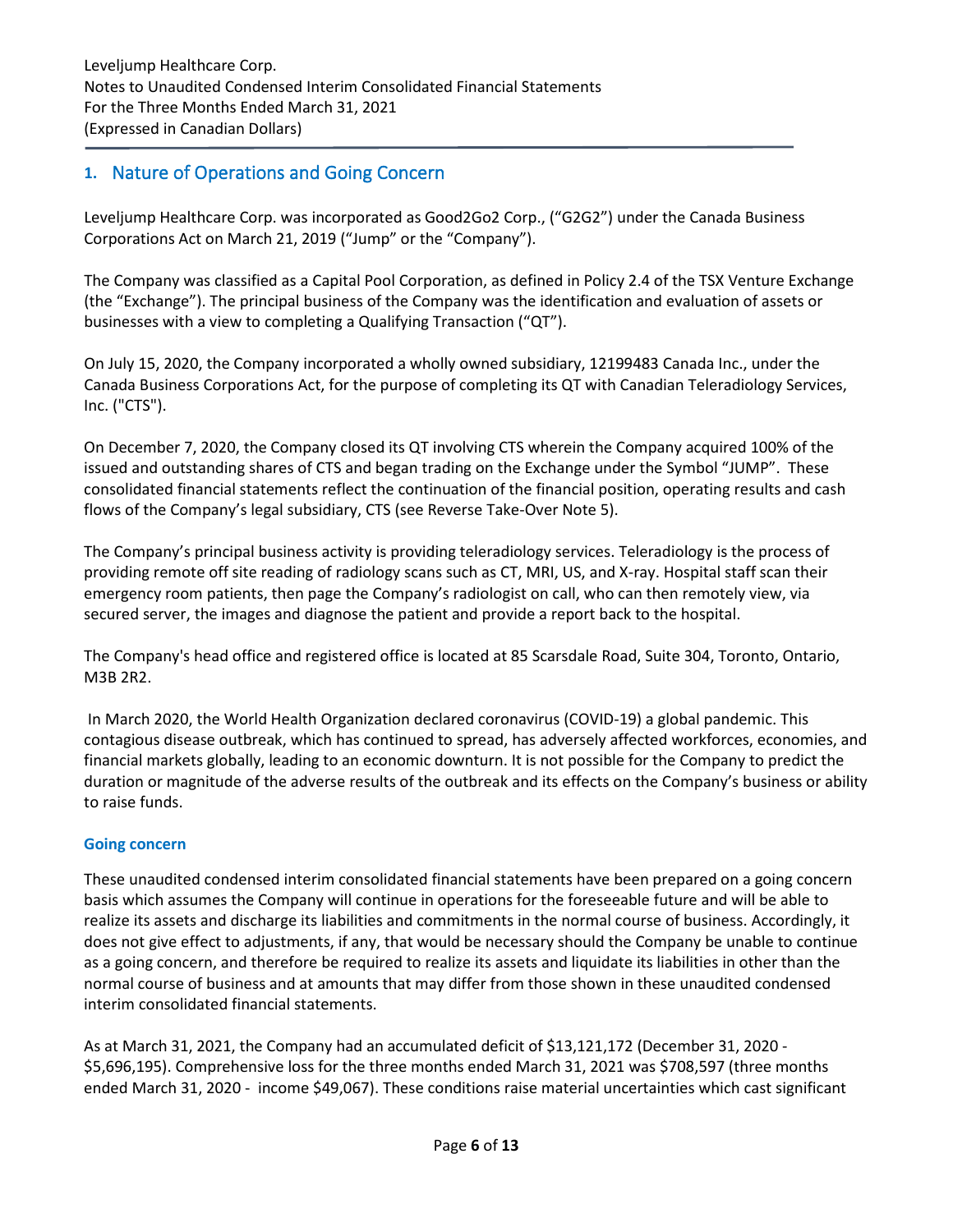Leveljump Healthcare Corp. Notes to Unaudited Condensed Interim Consolidated Financial Statements For the Three Months Ended March 31, 2021 (Expressed in Canadian Dollars)

doubt as to whether the Company will be able to continue as a going concern should it not be able to obtain the financing necessary to fund its planned revenue growth and working capital requirements.

The Company has raised funds throughout the prior and current fiscal years and has utilized these funds for working capital requirements. The ability of the Company to arrange additional financing in the future will depend in part upon the prevailing capital market conditions as well as the business performance of the Company. There can be no assurance that the Company will be successful in its efforts to arrange additional financing on terms satisfactory to the Company, nor achieve desired sales growth. If additional financing is raised by the issuance of common shares from treasury of the Company, control of the Company may change and existing shareholders may have their ownership diluted. If adequate funding is not available, the Company may be required to reduce its expansion and acquisition plans and even possibly reduce or terminate its operations.

# **2.** Significant Accounting Policies

#### **Basis of presentation**

The Company applies International Financial Reporting Standards ("IFRS") as issued by the International Accounting Standards Board ("IASB"). These unaudited condensed interim consolidated financial statements have been prepared in accordance with International Accounting Standard 34 - Interim Financial Reporting. Accordingly, they do not include all of the information required for full annual financial statements required by IFRS as issued by the IASB.

The policies applied in these unaudited condensed interim consolidated financial statements are based on IFRS issued and outstanding as of May 31, 2021, the date the Board of Directors approved the statements. The same accounting policies and methods of computation are followed in these unaudited condensed interim consolidated financial statements as compared with the most recent annual consolidated financial statements as at and for the year ended December 31, 2020. Any subsequent changes to IFRS that are given effect in the Company's annual consolidated financial statements for the year ending December 31, 2021 could result in restatement of these unaudited condensed interim consolidated financial statements.

## **3.** Reverse Take-Over

On July 15, 2020, the Company entered into a Business Combination Agreement ("BCA") with CTS under which a reverse acquisition transaction (the "Transaction") was contemplated. Under the terms of the BCA, the Company would acquire all the issued and outstanding common shares of CTS. Upon the BCA closing on December 7, 2020, the former CTS shareholders held approximately 91% of the outstanding shares of the Company. In substance, the Transaction involves former CTS shareholders obtaining control of the Company; accordingly, the Transaction is a reverse acquisition under which CTS is identified as the accounting acquirer. The future consolidated financial statements of the combined entity therefore represent the continuation of CTS.

G2G2 did not meet the definition of a business under IFRS 3 Business Combinations ("IFRS 3") prior to the Transaction. The Transaction is therefore accounted for in accordance with IFRS 2 Share-based Payment ("IFRS 2") whereby CTS is deemed to have issued shares in exchange for the net assets of G2G2 at the fair value of the consideration received by CTS.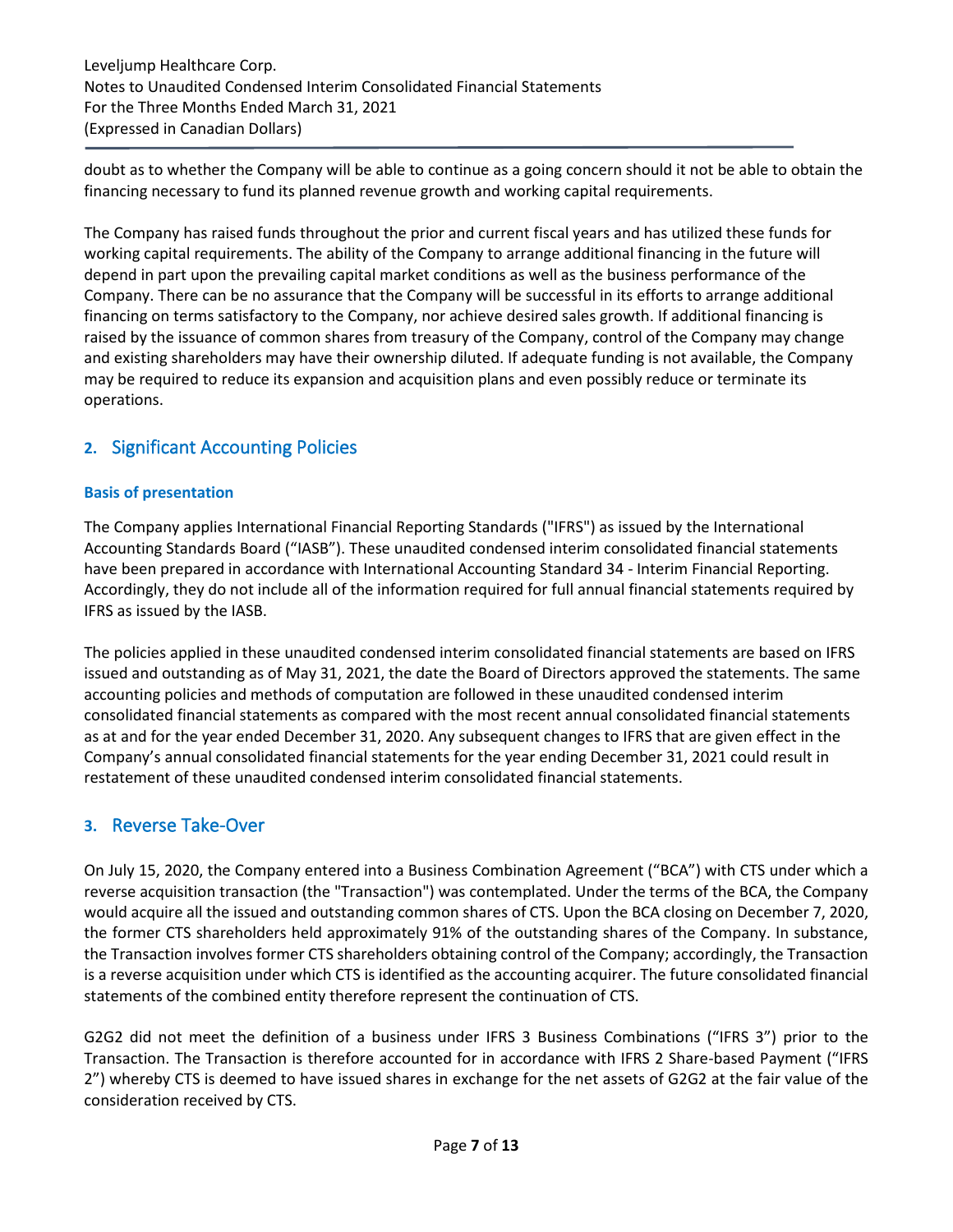As a result of this asset acquisition, a listing expense of \$8,749,541 has been recorded. This reflects the difference between the estimated fair value of consideration given is as follows:

| <b>Fair value of net assets acquired</b> |    |            |
|------------------------------------------|----|------------|
| Cash and cash equivalents                | \$ | 210,802    |
| Amounts receivable                       |    | 13,700     |
| Accounts payable and accrued liabilities |    | (143, 021) |
| Listing expense                          |    | 8,749,541  |
|                                          | Ś  | 8,831,022  |
| <b>Consideration given</b>               |    |            |
| Common shares                            | \$ | 8,400,700  |
| Stock options and warrants               |    | 84,500     |
| Professional fees                        |    | 345,822    |
|                                          | \$ | 8,831,022  |

### **4.** Accounts Receivable

Accounts receivables are collectible from customer sales. The following is an aging analysis of the Company's trade and other receivables:

|                       |                         |                | <b>Aging Days</b> |                          |         |
|-----------------------|-------------------------|----------------|-------------------|--------------------------|---------|
|                       | <b>Total Receivable</b> | <b>Current</b> | 31 to 60          | 61 to 90                 | $90+$   |
| December 31, 2020     | 562.099                 | 453,669        | 99.684            | $\overline{\phantom{0}}$ | 8.746   |
| <b>March 31, 2021</b> | \$595,966               | 479,845        | 12.523            | (160)                    | 103,758 |

As at March 31, 2021 and December 31, 2020, no impairment was recorded for any portion of the trade receivables.

The Company held no collateral for any receivable amounts outstanding as of March 31, 2021 and December 31, 2020.

## **5.** Right-of-use Assets

| Balance, December 31, 2020     | \$50,706 |
|--------------------------------|----------|
| Amortization                   | (8, 183) |
| <b>Balance, March 31, 2021</b> | \$42,523 |

Right-of-use assets consist of office space and computers. Computers are amortized over 36 months and office space is amortized over 36 months.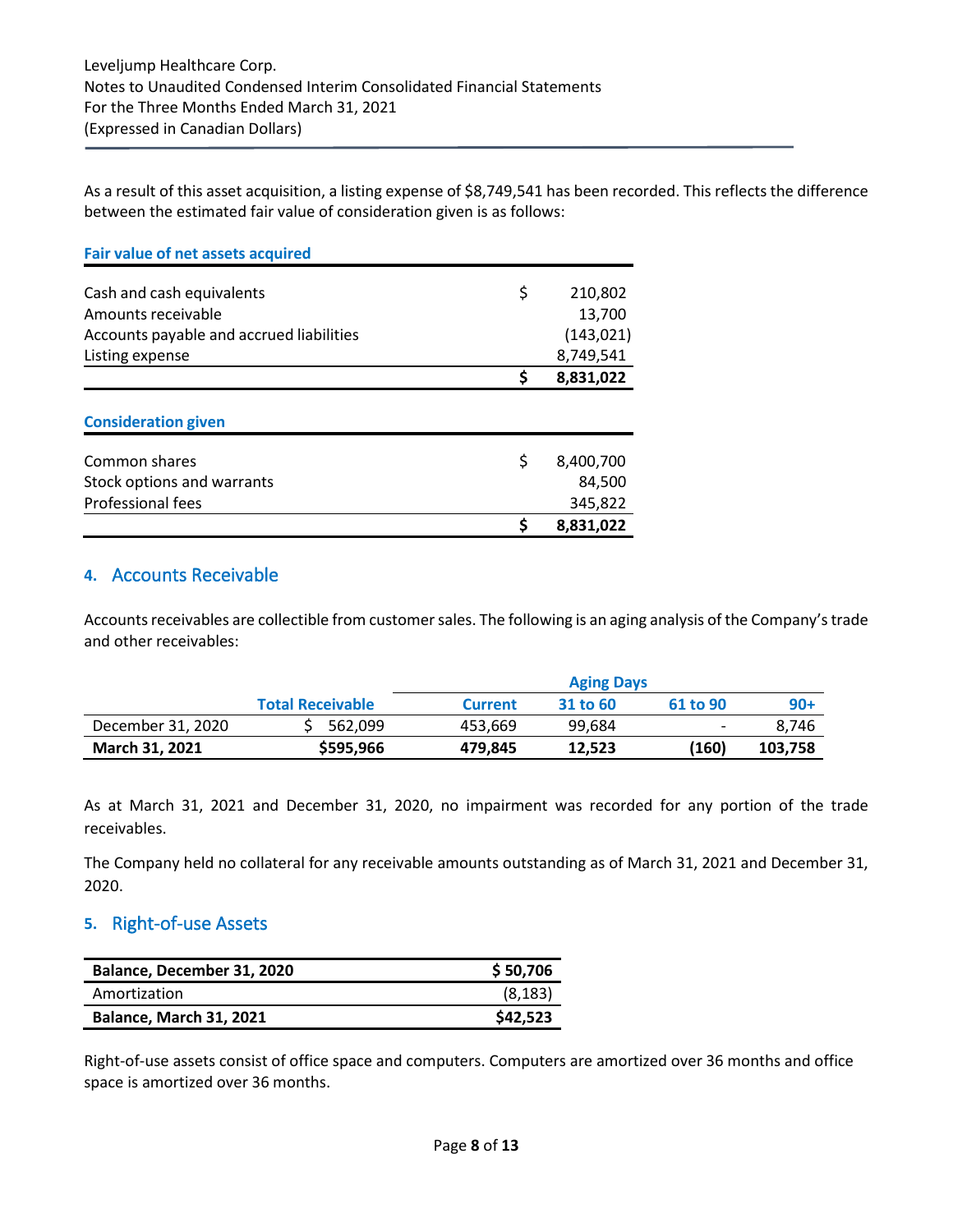## **6.** Accounts Payable and Accrued Liabilities

Accounts payable and accrued liabilities of the Company are principally comprised of amounts outstanding for subcontracted radiologists and for other amounts relating to operating activities.

|                            |           | March 31, 2021 December 31, 2020 |
|----------------------------|-----------|----------------------------------|
| <b>Accounts Payable</b>    | \$750,714 | 921,681                          |
| <b>Accrued Liabilities</b> | 142.525   | 85,268                           |
|                            | \$893,239 | \$1,006,949                      |

The standard maturity terms of the Company's accounts and other payables are 30 to 60 days.

## **7.** Long Term Debt

The Company had a term loan from iCapital Financial Services Corp. ("iCapital") that was issued on December 5, 2018 for a principal amount of \$100,000 with a total cost of borrowing of \$43,000. On May 8, 2019, the Company borrowed an additional \$80,000 from iCapital with a total cost of borrowing of \$34,400. On December 15, 2020, the Company repaid the balances due on the loans from iCapital.

During the year ended December 31, 2020, the Company incurred interest of \$45,869 (2019 - \$34,245) on the loans from iCapital.

On April 17, 2020, the Company entered the Canada Emergency Business Account ("CEBA") loan with TD Canada Trust for \$40,000. The initial term of the loan is until December 31, 2022, and if paid in full by that time no interest will be due under the loan and the Company will only be required to pay back \$30,000. If the loan is not paid in full by December 31, 2022 it will convert into a three-year term loan with interest at 5%.

On December 30, 2020, the Company received the CEBA extension loan of \$20,000 so the full CEBA loan now has a balance of \$60,000, and if paid back by December 31, 2022 only \$40,000 will need to be repaid.

On May 10, 2021 the Company repaid the required \$40,000 CEBA amount and the loan is now discharged.

#### **8.** Lease Liabilities

The Company's leases end in July and August 2022. The aggregate lease payment is \$3,732/month.

On August 1, 2019, the Company entered into a lease agreement with Capitol Building Properties with respect to its head office location. The lease expires on July 31, 2022.

On August 12, 2019, the Company entered into a lease agreement with Dell, with respect to two computer servers. The lease expires on August 11, 2022.

|                        |          | December 31, 2021 December 31, 2020 |
|------------------------|----------|-------------------------------------|
| <b>Current Portion</b> | \$45,116 | \$34,436                            |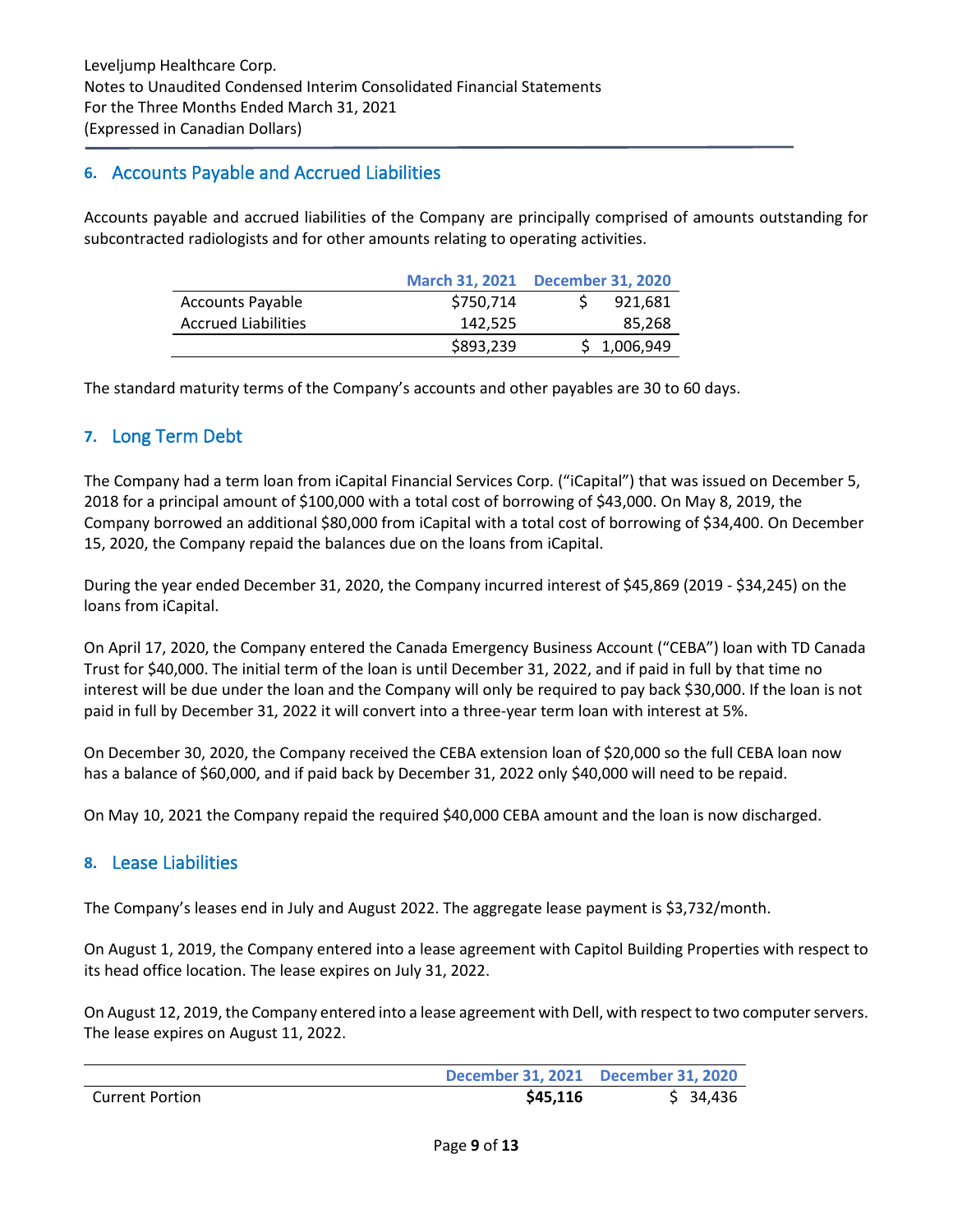Leveljump Healthcare Corp. Notes to Unaudited Condensed Interim Consolidated Financial Statements For the Three Months Ended March 31, 2021 (Expressed in Canadian Dollars)

| Non-current Portion | 7.958    | 26,585   |
|---------------------|----------|----------|
|                     | \$53,074 | \$61,021 |

### **9.** Common Share Capital

#### Authorized Share Capital

Unlimited number of common shares, with no par value.

#### Common Shares Issued

|                                               | Number of common<br>shares |   | Amount     |
|-----------------------------------------------|----------------------------|---|------------|
| Balance, December 31, 2019 and March 31, 2020 | 160                        |   | \$130,653  |
|                                               |                            |   |            |
| Balance, December 31, 2020                    | 40,364,400                 | S | 10,981,422 |
| Exercise of warrants (a)                      | 125,000                    |   | 22,500     |
| Exercise of options (b)                       | 44,000                     |   | 8,000      |
| Shares issued for debt (c)                    | 125,000                    |   | 37,500     |
| <b>Balance, March 31, 2021</b>                | 40,658,400                 |   | 11,049,422 |

(a) On January 22, 2021, 125,000 warrants were exercised for gross proceeds of \$22,500.

- (b) On March 11, 2021, 44,000 options were exercised for gross proceeds of \$8,000.
- (c) On February 8, 2021, 125,000 units, consisting of 1 common share and 1 warrant to purchase a common share at a price of \$0.20 good until March 31, 2024, in exchange for debt of \$37,500.

#### **10.** Stock Options

The Company has a Share Option Plan (the "Plan") under which it is authorized to grant options to purchase common shares of the Company to directors, senior officers, employees and/or consultants of the Company. The aggregate number of shares of the Company which may be issued and sold under the Plan will not exceed 20% of the total number of common shares issued and outstanding as of the date of the RTO transaction. Share options are granted with a maximum term of ten years with vesting requirements at the discretion of the Board of Directors.

The Company records a charge to the statement of loss and comprehensive loss using the Black-Scholes fair valuation option pricing model with respect to a share option grant. The valuation is dependent on several estimates, including the risk-free interest rate, the level of share volatility, together with an estimate of the level of forfeiture. The level of share volatility is calculated with reference to the historic traded daily closing share price at the date of issue. Option pricing models require the input of highly subjective assumptions including the expected price volatility. Changes in the subjective input assumptions can materially affect the fair value estimate,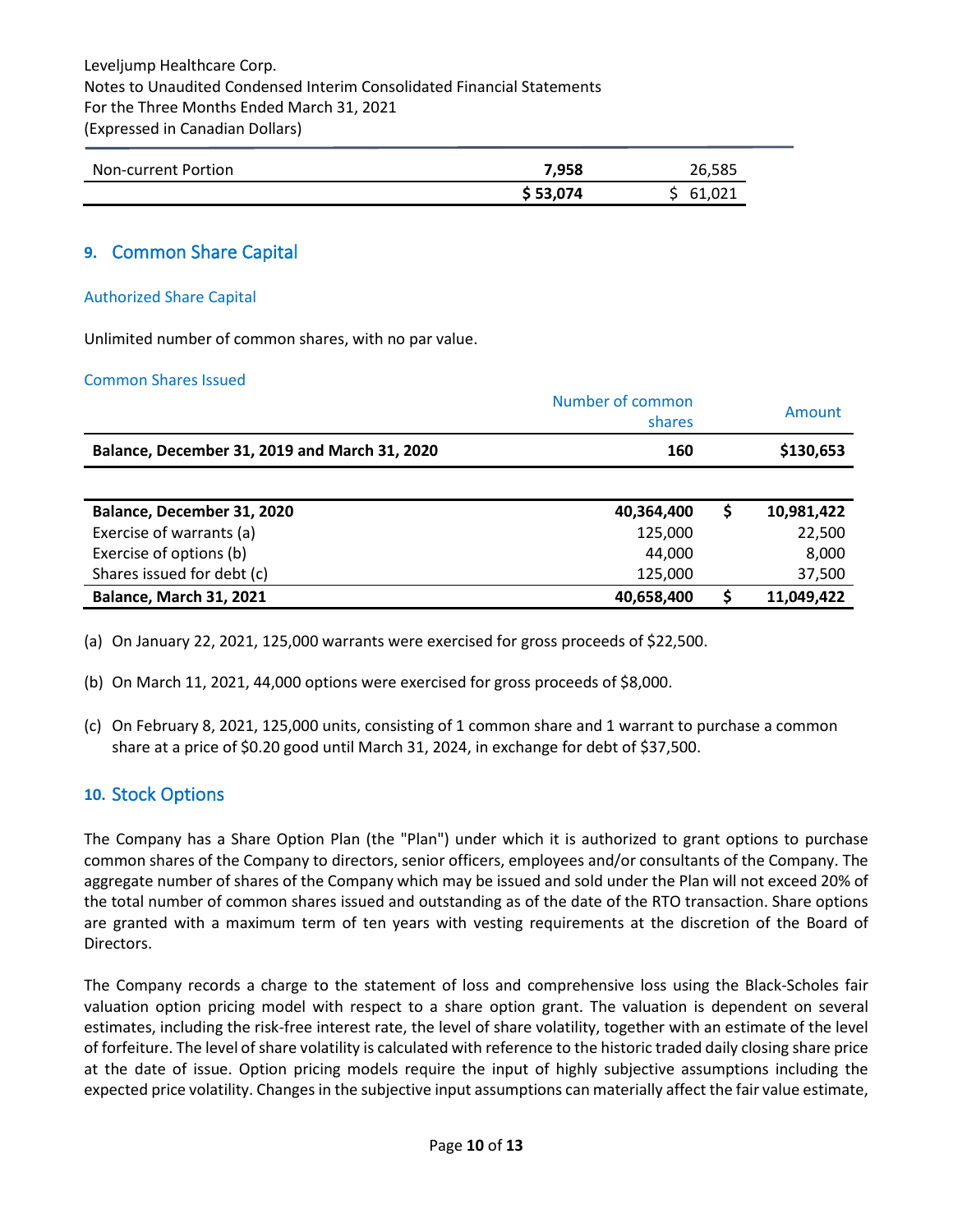and therefore the existing models do not necessarily provide a reliable measure of the fair value of the Company's share purchase options.

|                                               | <b>Number of</b> | <b>Weighted</b> |
|-----------------------------------------------|------------------|-----------------|
|                                               | stock            | average         |
|                                               | options          | exercise price  |
| Balance, December 31, 2019 and March 31, 2020 |                  | \$ nil          |
|                                               |                  |                 |
| Balance, December 31, 2020                    | 4,245,555        | 0.43            |
| Granted                                       |                  |                 |
| Cancelled                                     |                  |                 |
| Exercised (Note 9(b))                         | (44,000)         | 0.18            |
| <b>Balance, March 31, 2021</b>                | 4,201,556        | 0.43            |

(a) The portion of the estimated fair value of options granted in the prior year and vested during the three months ended March 31, 2021, amounted to \$392,758 (three months ended March 31, 2020 - \$nil).

The following table reflects the actual stock options issued and outstanding as of March 31, 2021:

| <b>Expiry date</b> | <b>Exercise price</b><br>(\$) | <b>Weighted average</b><br>remaining contractual<br>life (years) | <b>Number of</b><br>options<br>outstanding | <b>Number of</b><br>options vested<br>(exercisable) |
|--------------------|-------------------------------|------------------------------------------------------------------|--------------------------------------------|-----------------------------------------------------|
| 12-Feb-25          | 0.18                          | 3.87                                                             | 47.222                                     | 47,222                                              |
| 07-Dec-21          | 0.18                          | 0.67                                                             | 189,333                                    | 189,333                                             |
| 21-Dec-23          | 0.45                          | 2.72                                                             | 3,965,000                                  | 991,250                                             |
|                    | 0.43                          | 2.62                                                             | 4,201,555                                  | 1,227,805                                           |

#### **11.** Warrants

The following table reflects the continuity of warrants for the three months ended March 31, 2021 and 2020:

| <b>Number of</b><br><b>Warrants</b> | <b>Weighted Average</b><br><b>Exercise Price</b> |
|-------------------------------------|--------------------------------------------------|
| $\overline{\phantom{0}}$            | \$ nil                                           |
|                                     |                                                  |
| 10,186,622                          | 0.50                                             |
| (125,000)                           | 0.18                                             |
| 125,000                             | 0.50                                             |
|                                     |                                                  |
| 10,186,622                          | 0.50                                             |
|                                     |                                                  |

The following table reflects the warrants issued and outstanding as of December 31, 2020: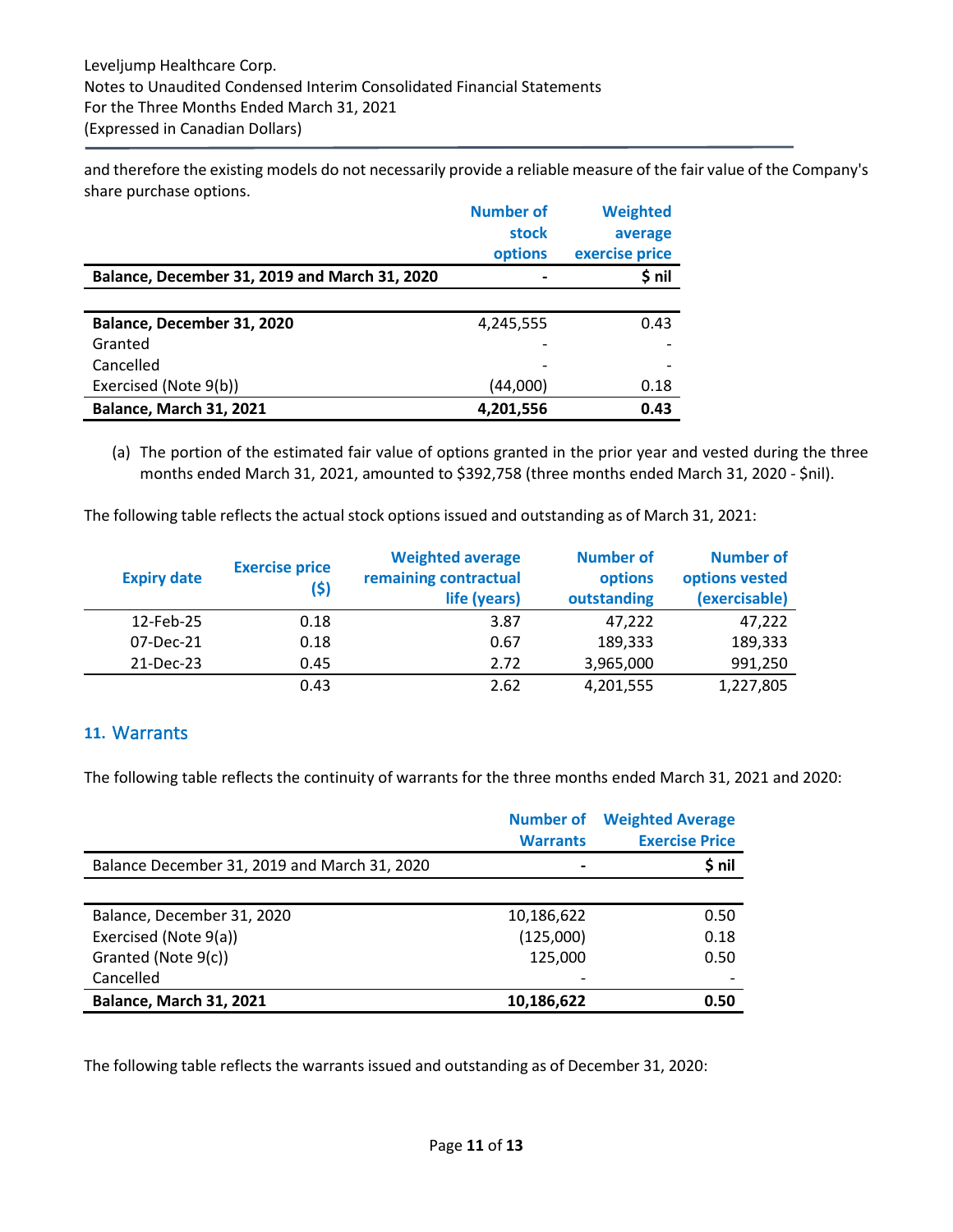|                    | <b>Exercise</b> | <b>Warrants</b> |
|--------------------|-----------------|-----------------|
| <b>Expiry date</b> | price(5)        | outstanding     |
| December 13, 2023  | \$0.50          | 10,186,622      |
|                    | \$0.50          | 10,186,622      |

## **12.** Broker Options

As part of the concurrent Financing completed prior to the RTO transaction, the Company was required to issue 696,040 Broker options of the Company. Each Broker option entitles the holder to purchase a Unit of the Company at a price of \$0.45 good for 3 years. Each Unit consists of one common share and one warrant to purchase one common share at a price of \$0.50, which expires on December 13, 2023. The fair value of the 696,040 broker options granted is estimated at \$177,400 using the Black-Scholes model for option pricing. The assumptions underlying the fair value of the share purchase options were as follows: risk free interest rate – 0.32%; dividend yield - 0%; expected stock volatility - 90% and an option life - 3 years.

# **13.** Related Party Transactions

Related parties include key management being the Company's executive officers, the Board of Directors, close family members and enterprises that are controlled by these individuals as well as certain persons performing similar functions. The following related party transactions were conducted in the normal course of operations and were made on an arm's length basis:

During the three months ended March 31, 2021, salaries and benefits of \$120,000 (three months ended March 31, 2020 - \$42,000) were paid to the Chief Executive Officer ("CEO") and director of the Company. At March 31, 2021 amounts payable and other liabilities due to the CEO and director of the Company are \$ (December 31, 2020 - \$).

During the three months ended March 31, 2021, salaries and benefits of \$120,000 (three months ended March 31, 2020 - \$42,000) were paid to the Chief Financial Officer ("CEO") and director of the Company. At March 31, 2021 amounts payable and other liabilities due to the CEO and director of the Company are \$ (December 31, 2020 - \$).

## **14.** Royalty Expense

On October 1, 2018, CTS became party to the Amended and Restated Secured Royalty Purchase Agreement (the "Agreement") between CTS' then parent company, MEDD Medical Imaging Corp. ("MIC"), and Flow Capital Corp ("Flow"). The terms impacting CTS were as follows:

- Effective October 1, 2018, CTS will pay a gross sales royalty based on of 2.5% of its revenues or \$6,000 USD (whichever is greater) monthly to Flow.
- There was a cross-guarantee such that CTS will guarantee all royalty payments of MIC and vice-versa.
- Agreement secured by a general security agreement covering all the CTS' current and future assets.